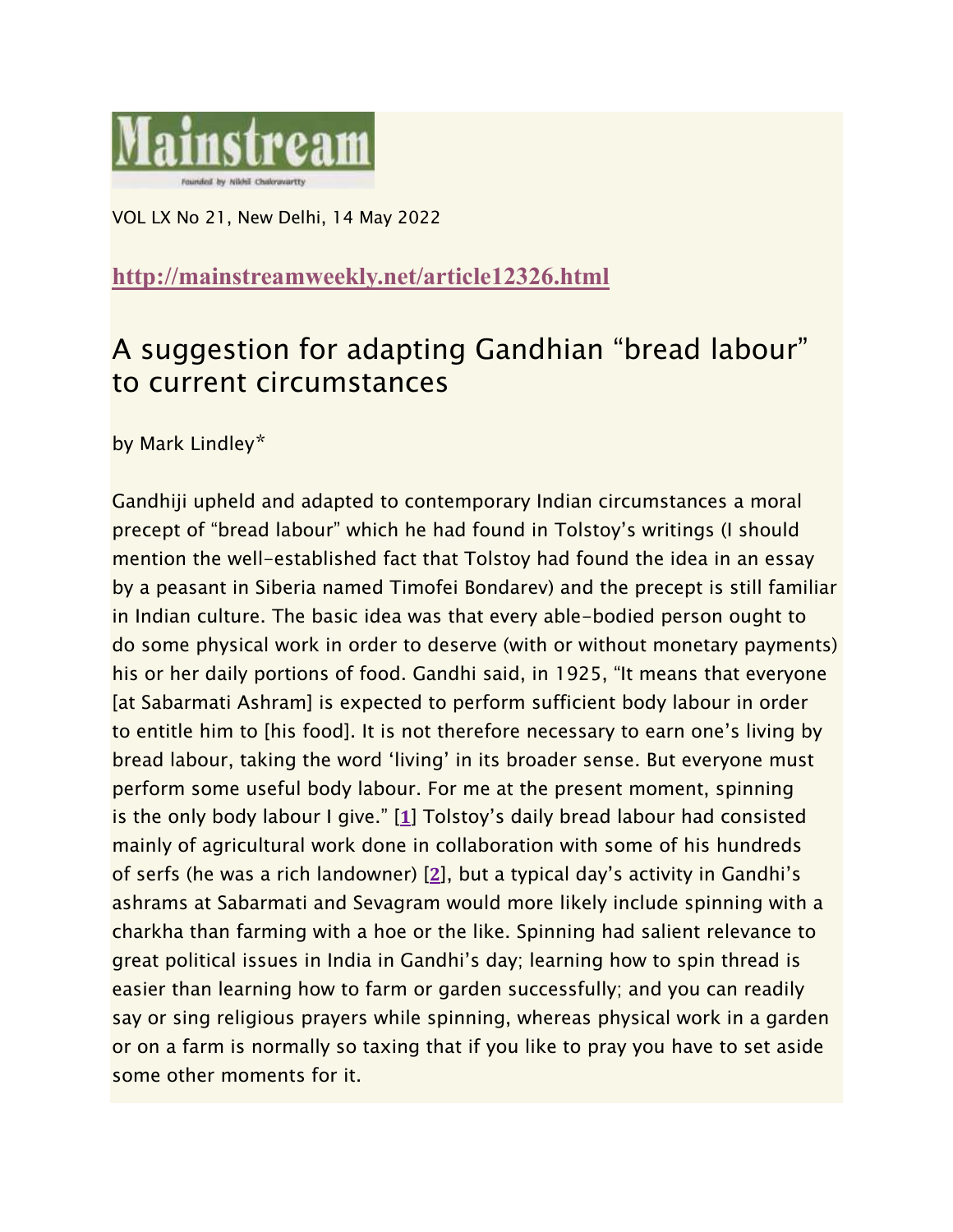The first Gandhian economist, Joseph Kumarappa, spent most of the last halfdozen years of his life (he died in 1960) in a Gandhian ashram near a village some 50 km southwest of Madurai. The ashram was dedicated to Gandhiantype "basic education" for villagers, and this is displayed in a 15-minute video [at](https://youtu.be/SB-gHR6UQ7c) Basic [Education](https://youtu.be/SB-gHR6UQ7c) [Ctrl+Click to follow link] *by Gandhi Niketan [Ashram.](https://www.youtube.com/channel/UCv4O6MKRV-TVyZqUyS1lTmQ)* The first three minutes of the video include historically precious footage of Kumarappa speaking to youngsters there; the last five minutes are about production of khadi as "the fundamental craft around which [Gandhian] basic education is centered"  $-$  i.e., was intended to be centered in the villages where some 70% of India's citizens lived in those days.

However, among the several matters about which Gandhi and Rabindranath Tagore had disagreed in the course of their long and mutually reverential friendship (they called each other "Mahatma" and "Gurudev") was the spiritual value of spinning. While Gandhi extolled it, Tagore was skeptical; an article by him entitled "The cult of the charkha" appeared in *Modern Review* in 1925, and he contributed in due time a follow up piece to the same journal. Gandhi replied in *Young India* in two pieces, entitled "The Poet and the charkha" and "The Poet and the wheel".

It seems to me that notwithstanding the remarkable virtues of khadi clothing, and notwithstanding the spiritual value, to some people, of prayerful spinning with a simple charkha, a different kind of everyday physical work throughout the year should be regarded, now in the 21st century, as far more vitally fundamental to India's most urgent present and future material needs. That other kind is: discriminating waste-disposal, in the towns and cities as well as in the villages.

Half of India's citizens are urban nowadays, and they generate waste at a higher per capita rate than do their rural cousins. Everyone knows that dumping waste indiscriminately in local rivers or lakes or landfills has become, for many cities, a dangerous way to get it out of sight; and so, ever more vast amounts of the stuff are being transported to more-or-less distant places. But still a great deal of this clearing away of it is indiscriminate inasmuch as it is far less thoroughly sorted into different types of stuff subject to different kinds of processing, recycling etc. than ought to be the case. I see here a great and indeed urgent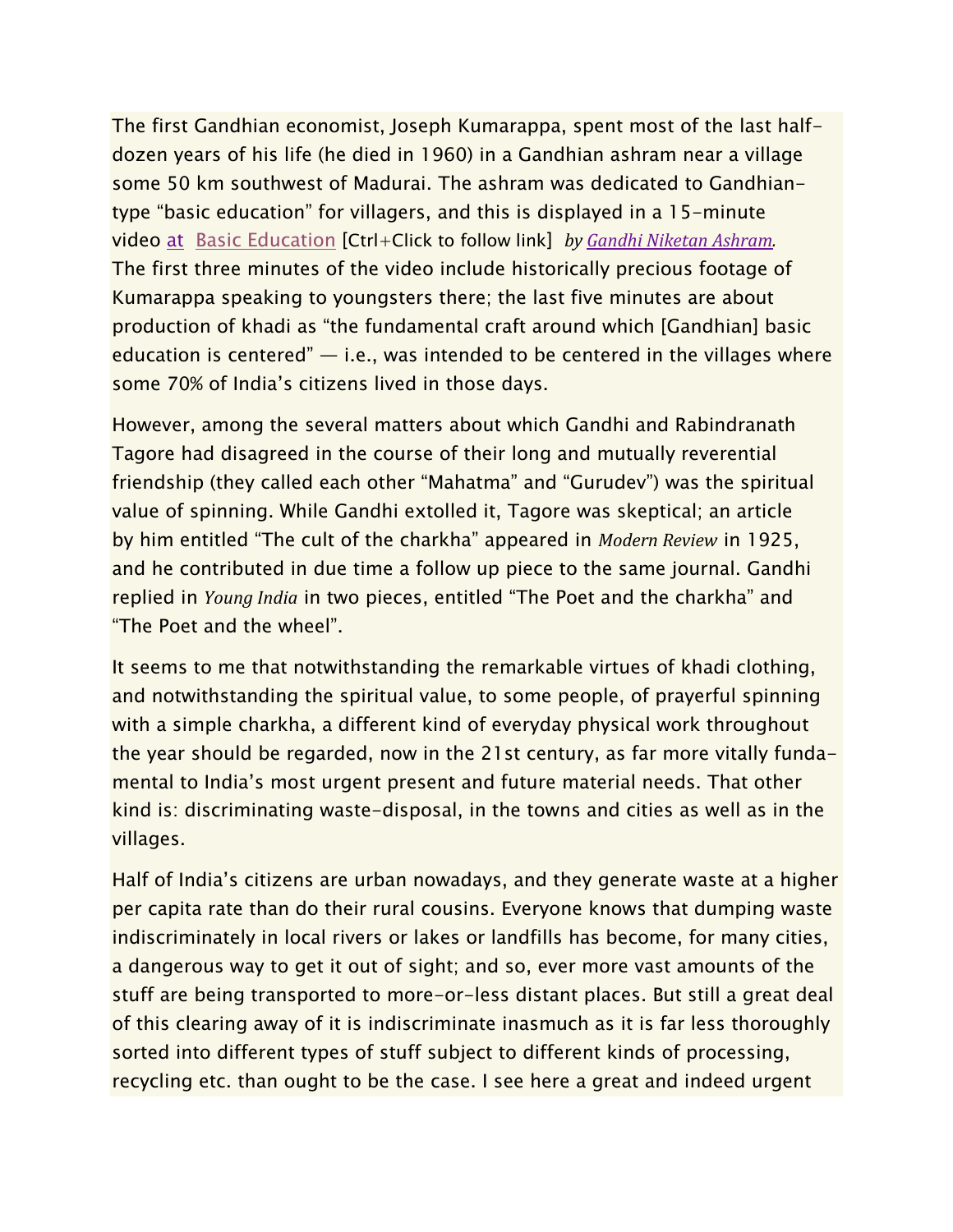opportunity for bread labour. Able-bodied members of households (male as well as female) could take part daily in attentive, hands-on sorting of the stuff into intelligently conceived categories — defined by municipal or district authorities who have studied the relevant local problems and re-processing facilities — so as to eliminate the appalling damage, ecology-wise, of careless wastedisposal.

Gandhi's notion of "constructive work" included a precept that "all ... rubbish ... should be classified. There are portions which can be turned into manure, portions which have simply to be buried, and portions which can be directly turned into wealth." [**[3](http://mainstreamweekly.net/article12326.html#nb3)**] But not even in his worst dreams could he have imagined how urgent the need for elaborating upon this precept, karma-wise as well as conceptually, would become.

One of the arguments in Tagore's 1925 article was that "By doing the same thing day after day $_{1,1}$  mechanical skill may be acquired; but the mind like a millturning bullock will be kept going round and round a narrow range of habit. That is why, in every country, man has looked down on work which involves this kind of mechanical repetition." That argument harmonizes with Gandhiji's occasional remarks in the vein of "If everybody thinks about the work he is doing, and so works intelligently, he would ... find his work interesting ... and make inventions and improvements which would benefit the world" [**[4](http://mainstreamweekly.net/article12326.html#nb4)**] and "Intelligent bread labour is any day the highest form of social service. ... The adjective 'intelligent' has been prefixed to 'labour' in order to show that labour to be social service must have that definite purpose behind it." [**[5](http://mainstreamweekly.net/article12326.html#nb5)**] I admire these precepts about work, and it seems clear to me that "inventions and improvements" and dedication to social service are, in the 21st century, more the need of the day in regard to waste management than in regard to clothing.

China and Germany are among the countries where governmentally enforced separation of household waste into four (or even more than four) intelligently defined categories has become during the first two decades of this century an aspect of the citizens' way of life in many cities. A review article, published in 2020, about how certain recently developed German technologies could be applied to help achieve "sustainable waste management for zero waste cities